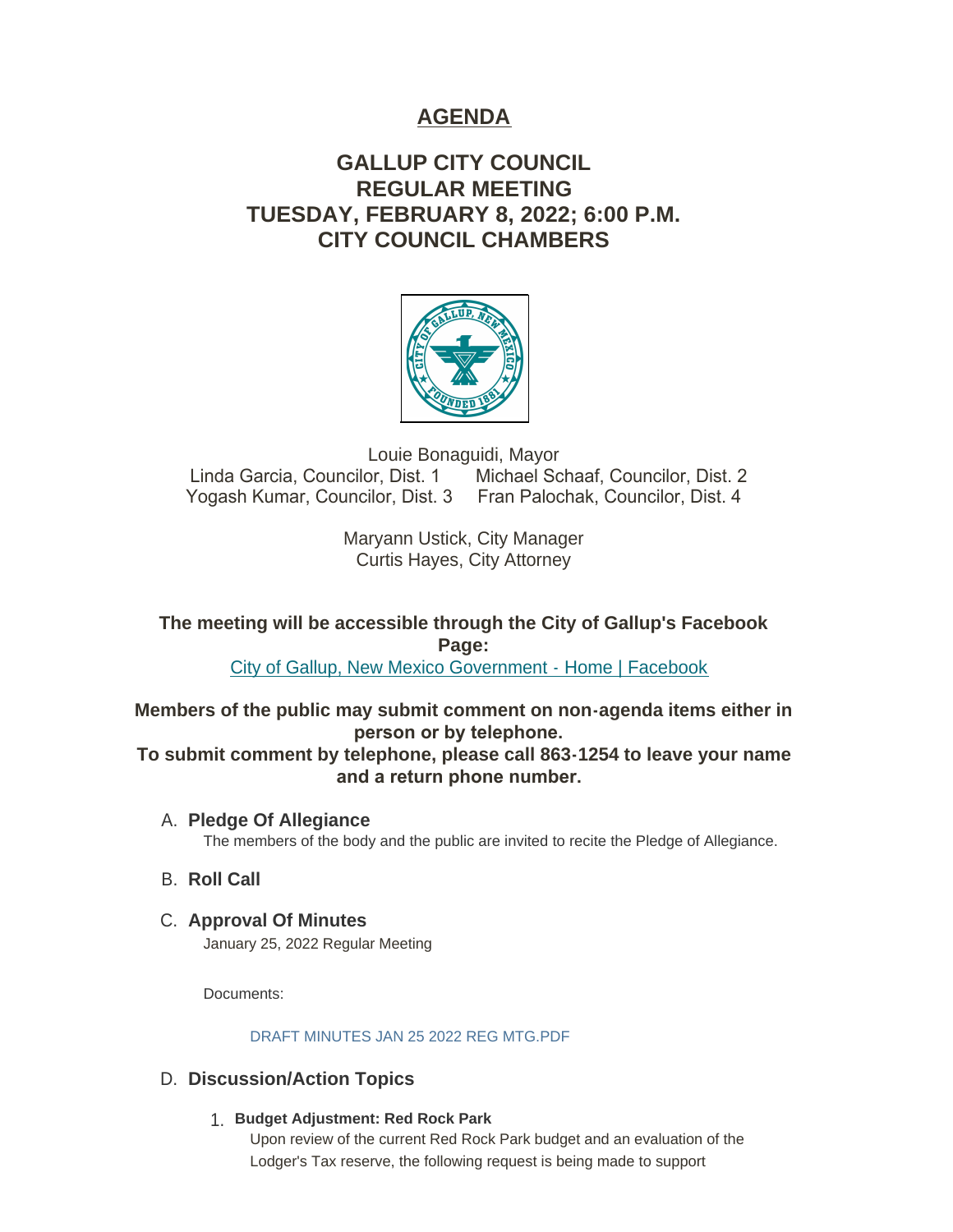maintenance and operations at Red Rock Park.

Increase in overtime for the remainder of FY22: \$10,000 Installation & monthly fees for fiber internet access: \$7,500 Building updates & Grounds Maintenance: \$482,500

Lodger's Tax reserve, the following request is being made to support  $\mathcal{L}_\mathbf{t}$ 

| Fiscal Impact:  | \$500,000 increase in expenditure from the Lodger's Tax Fund<br>balance |
|-----------------|-------------------------------------------------------------------------|
| Recommendation: | Approval of \$500,000 budget adjustment for Red Rock Park               |
| Speaker's Name  | Patty Holland & Jennifer Lazarz                                         |

#### **Budget Adjustment: New Website Promotion** 2.

The lodger's tax statute stipulates a formula that indicates no less than 40% of revenues must be spent on promotion, marketing, and advertising. In order to reconcile the 60/40 split required by state statute, the tourism department will be doing special marketing to offset the capital expenditures and budget increases at Red Rock Park.

The plan for the marketing will include:

- digital & social media
- Magazine buys (these are now both print & digital) Example: AAA Explorer & AAA Westways
- regional buys in support of our whole summer events calendar

| Fiscal Impact:  | \$100,000 in expenditures out of 214 fund balance                   |
|-----------------|---------------------------------------------------------------------|
| Recommendation: | Approval of budget adjustment of \$100,000 from 214 fund<br>balance |
| Speaker's Name  | Patty Holland & Jennifer Lazarz                                     |

#### **Budget Adjustment To Revenue And Expenditure For The Octavia Fellin**  3. **Public Library In The Amount Of \$26,742**

Budget Adjustment to Revenue and Expenditure for the Octavia Fellin Public Library in the amount of \$26,742 for an American Rescue Plan Act (ARPA) Grant to Public Libraries for FY 2022. The grant agreement is between The New Mexico State Library (NMSL) and the Octavia Fellin Public Library (OFPL).

- o First, to support digital inclusion efforts to enable libraries to reach residents such as through internet hotspots, accessible Wi-Fi, and digital content and related resources, particularly in support of education, health, and workforce development needs.
- $\circ$  Second, to provide rapid emergency relief to libraries across the country, allowing them to safely respond to the pandemic and implement public health protocols.
- o Third, to support library services that meet the needs of communities throughout the U.S., including costs such as personnel, technology, training, materials, supplies, equipment, and associated indirect costs.

All Grant Funds must be expended no later than September 30, 2022.

Budget Adjustment to Revenue and Expenditure for the Octavia Fellin Public Library in the amount of \$26,742 Fiscal Impact: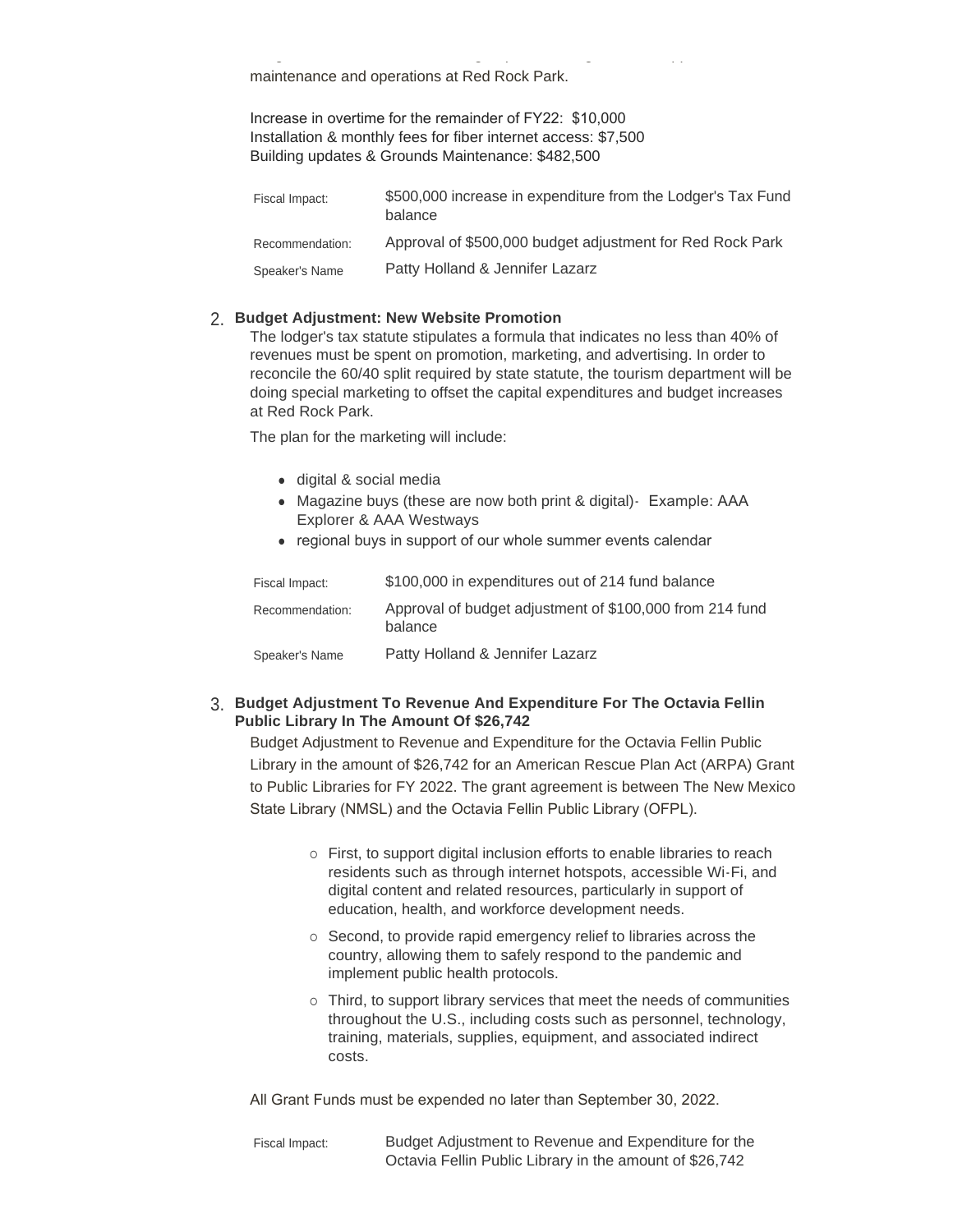| Recommendation: | Approve budget adjustment and expenditures for the Octavia<br><b>Fellin Public Library</b> |
|-----------------|--------------------------------------------------------------------------------------------|
| Speaker's Name  | Tammi Moe                                                                                  |

Documents:

#### [OCTAVIA FELLIN ARPA GRANT AGREEMENT SIG.PDF](https://www.gallupnm.gov/AgendaCenter/ViewFile/Item/2814?fileID=12434)

### **Update Finance Cash Control Policy** 4.

In our continued effort to improve processes and reporting the Finance department is recommending an update to the cash controls section of our Finance policies. The strategic plan currently has a task of providing a 10 year financial plan and this is one step toward that goal. This will help to provide guidance to Council members, department heads and staff when planning budget proposals and operational spending. The major funds are defined in the new policy.

| Fiscal Impact:  | None, guidance only.                 |
|-----------------|--------------------------------------|
| Recommendation: | Approve updated cash controls policy |
| Speaker's Name  | Patty Holland                        |

Documents:

#### [CASH CONTROLS 2022 01 11.PDF](https://www.gallupnm.gov/AgendaCenter/ViewFile/Item/2776?fileID=12437)

#### **Approval For Resolution No. R2022-4 In Support Of The Hydrogen Hub**  5. **Development Act**

See attached HB 4 Hydrogen Hub Development Act. Resolution will provided before the Council meeting.

| Fiscal Impact:  | None                            |
|-----------------|---------------------------------|
| Recommendation: | Approve Resolution No. R2022-4. |
| Speaker's Name  | Maryann Ustick, City Manager    |

Documents:

#### [HB 4\\_HYDROGEN HUB DEVELOPMENT ACT.PDF](https://www.gallupnm.gov/AgendaCenter/ViewFile/Item/2815?fileID=12435)

### **Presentation And Information Item** E.

#### **Presentation: New Visitgallup.com Website & Visit Gallup App** 1.

The Tourism & Marketing Manager will go over the new [VISITGALLUP.COM](https://visitgallup.com/) website, highlighting new features and more, then do a demonstration of the new Visit Gallup app available in the Google Play & Apple App stores.

| Fiscal Impact:  | none            |
|-----------------|-----------------|
| Recommendation: | none            |
| Speaker's Name  | Jennifer Lazarz |

## **Comments By Public On Non-Agenda Items** F.